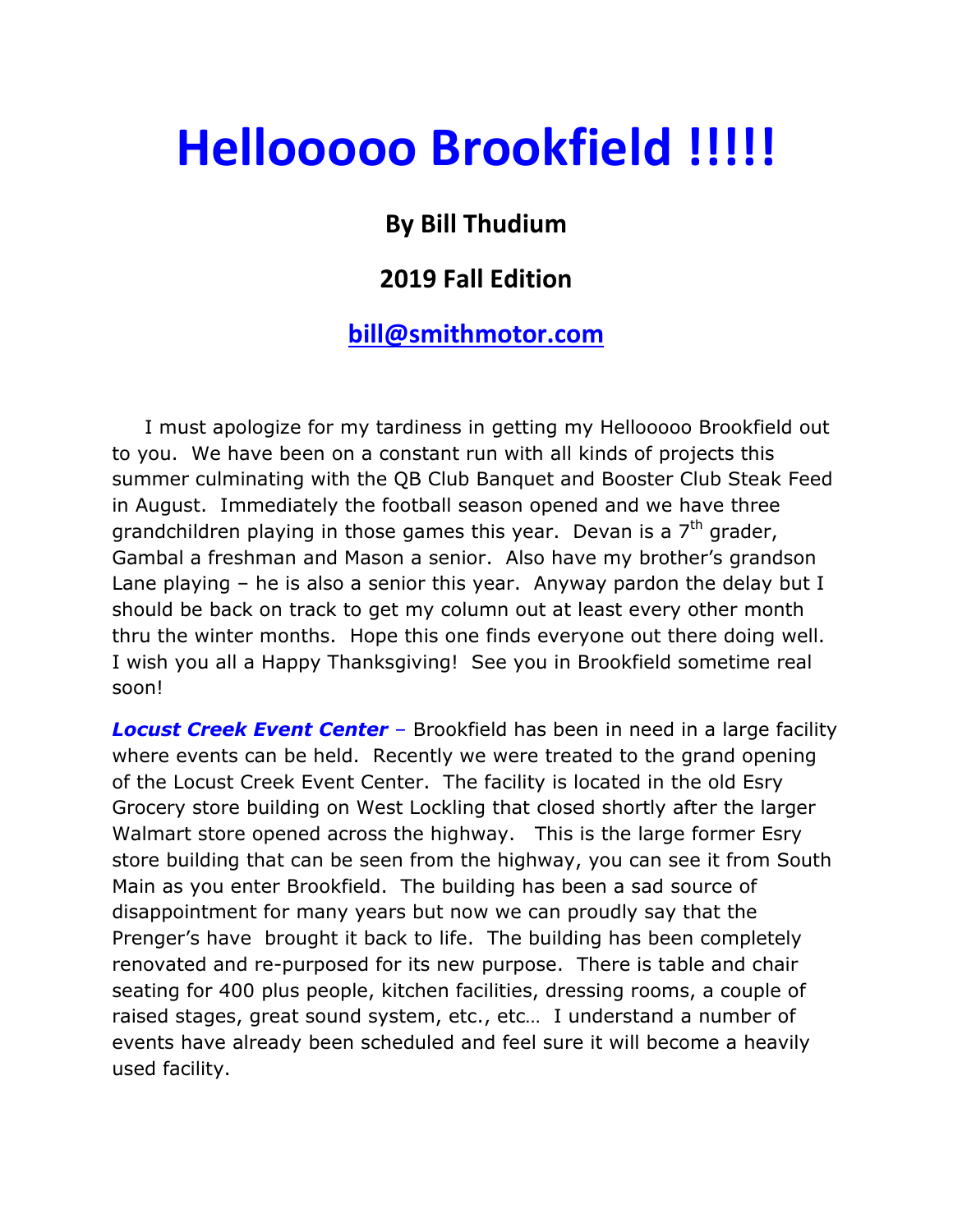#### CITY MANAGER - OLD BROOKFIELD HIGH SCHOOL

Good Afternoon! Want to keep everyone informed concerning the old high school.

The Brookfield City Council met May 28th. The Council received one (1) demolition bid in reference to the old high school. This bid was provided by Red Rock and approved by Council. Red Rock is owned by Derrick Fee, a Civil Engineer from Kidder, Mo. Red Rock is a very qualified, professional business that has removed many complex demolitions, including the Chillicothe Correctional Center and Kirksville High School. The demolition includes the old high school, parking lot and tennis court. Deadline for project is October 31, 2019.

Prior to demolition, a 6 ft. tall site fence will be installed around the perimeter. Mr. Fee will begin with submissions to MoDNR Demolition Notification and Asbestos Abatement Notification. Asbestos and Hazardous Materials will begin inside before demolition. Concerning asbestos, the Contractor will coordinate asbestos abatement services with a Certified Asbestos Abatement Contractor. Hazardous Material Disposal will be coordinated with a certified Hazardous Material Disposal Company following all MoDNR regulations. This requires different amounts of time for various sampling that will need to occur.

Once building is clean of all non-structural solid wastes, it will be demolished. All clean fill material will be crushed and hauled to City of Brookfield Public Works site. When complete, site will be graded, seeded and mulch will be applied.

 Note: bricks from the old school are available for purchase. You can contact Brookfield City Hall at 660-258-3377.

**School Update** – as I write this crews are in the final stages of cleaning up debris left from the now demolished High School. John Thomas, Jim Hart and others have documented much of the work on Facebook for folks to see. There are still bricks available thru City Hall for those who would like a keepsake. Sad to see it go but we put up with that decrepit old building for way too long!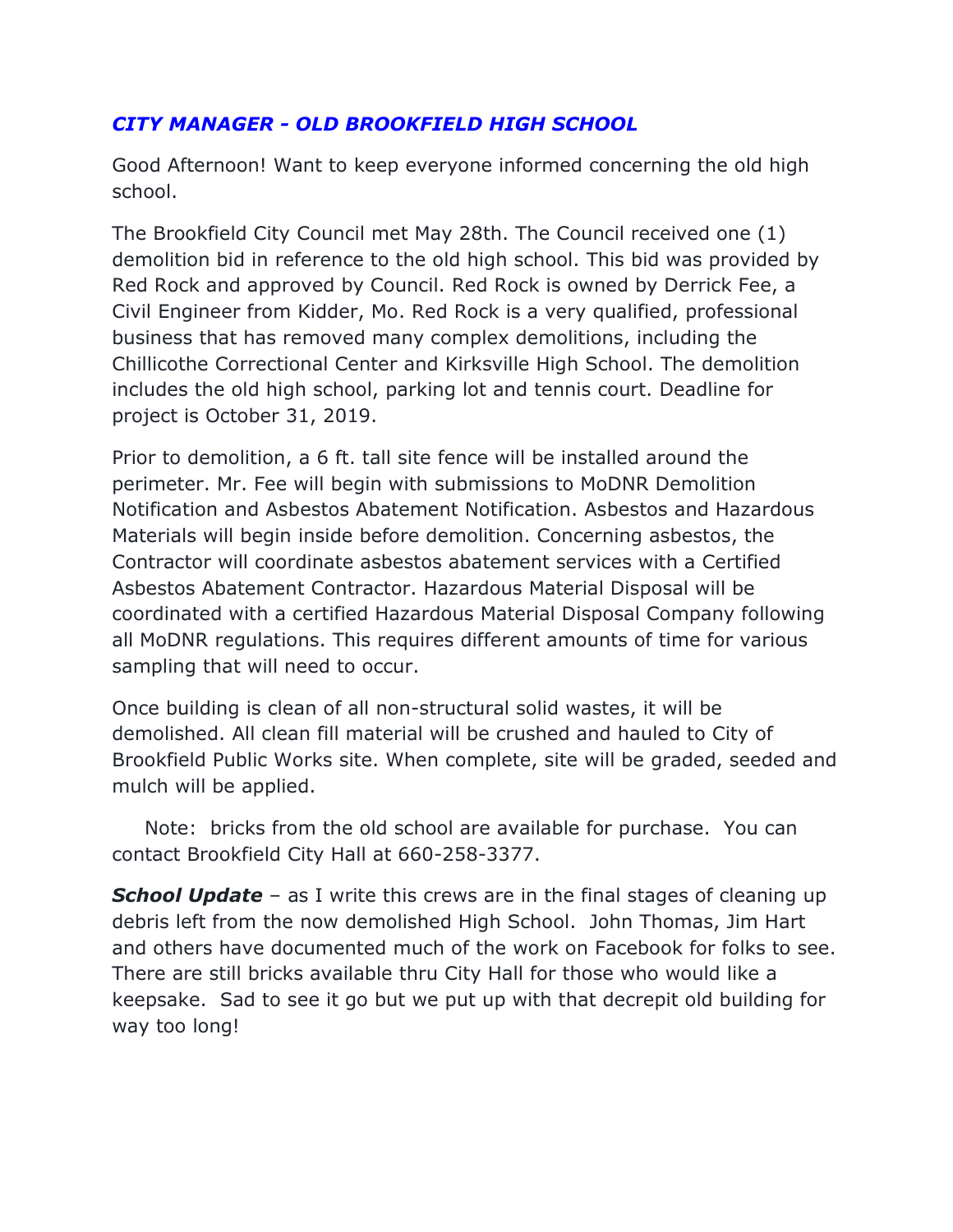**Alumni Weekend 2019** is in the books and despite the high heat index it was once again a resounding success! Friday Night in the Park was indeed a warm one but luckily there was a constant breeze throughout the evening and we had a wonderful crowd. Music was provided by Nathan Stufflebean and his amazing collection of songs easily met the desires of folks of all ages represented in the Park. The Blue Pride Wrestling Club cooked fish and fries for the crowd and the Quarterback Club and Blue Pride Club both provided cooling machines. These were a delightful treat for many who took full advantage of the cool air!

 The annual Alumni Parade has become a real spectacle each year. Despite the depressing heat many of the Classes went all out on their float decorations. Some included performances with dancing and music in front of the Judge's Stand. Not sure how they held up dancing in the street in that heat but it is important to note most of these were younger folks! Big crowd lined up from the Methodist Church to the Soldier Statue between the Twin Parks – most of course had taken cover wherever they could find some shade.

 The Hall of Fame Banquet was held at the Elk's Lodge this year. The Banquet room was full and air conditioning did a great job. Hall of Fame inductees were Shane Thudium for her countless exemplary years of mostly behind the scenes service to our School and Community. Donna Hulett was also inducted for her many years of work with Alumni Weekend, organization of the Hall of Fame Banquet since its inception, several years as Chamber Director and involvement in numerous community organizations. The final inductee was Dorothy Stratton. Dorothy was born in Brookfield and attended school here as a child before moving with her parents (her father was a Baptist minister). I will refer you to Google her life because it would take too much space to include all of the wonderful accomplishments she had in life. She is truly a BHS Hall of Famer, perhaps the most qualified inductee we have ever had.

Annual Fundraising Banquet - The Bulldog Quarterback Club sponsored our 2019 QB Club Banquet was held at the end of August in the BHS gymnasium. Our special guest speaker this year was 1994 BHS Graduate Mike Morris. Mike was an outstanding Bulldog football player, an All-State OL selection and an overall terrific athlete in whatever sports he chose to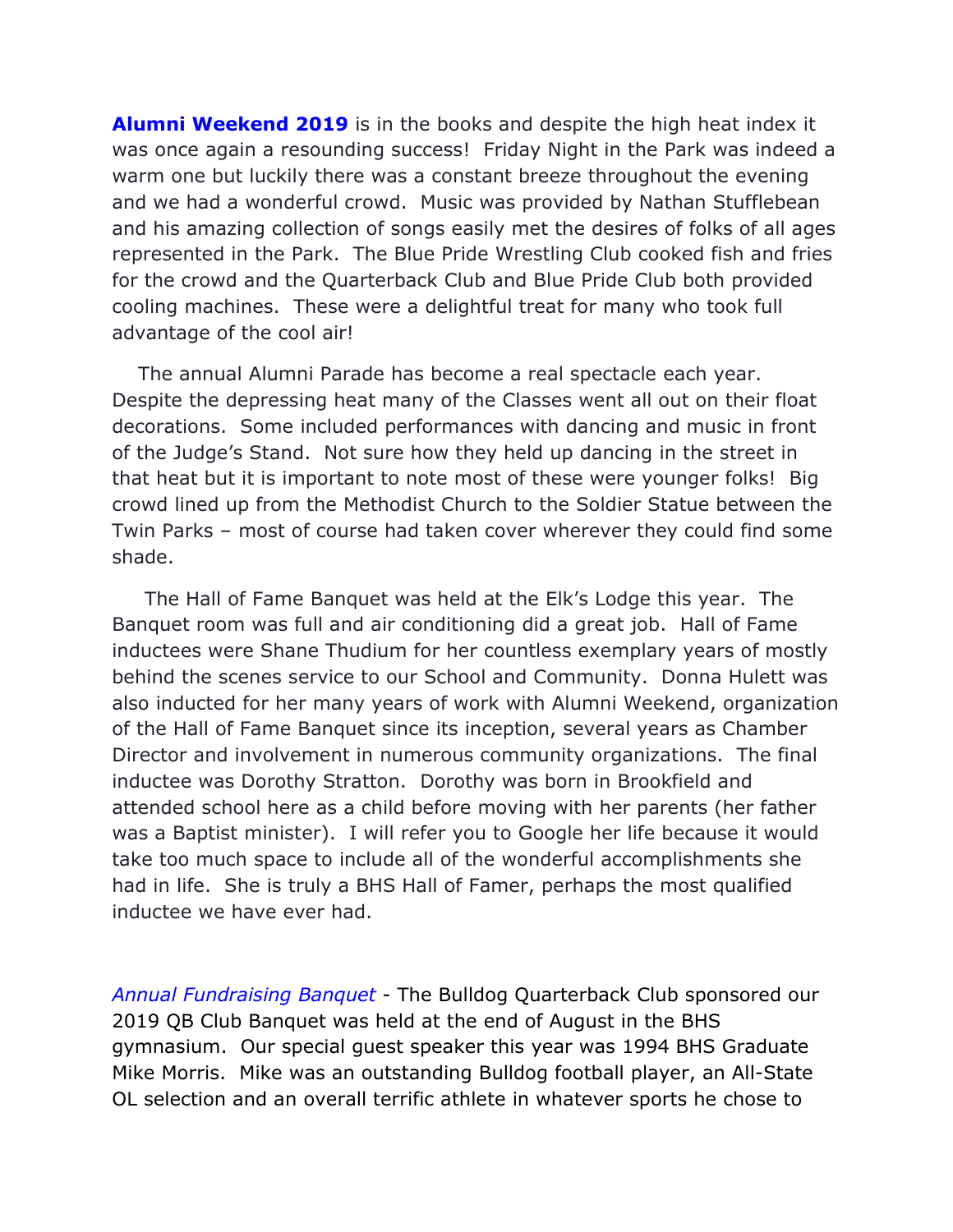participate. He then moved on to play four scholarship years for the Missouri Tigers where he was an All Big 12 OL selection. We are proud to report the event went very well. We had a full crowd and Mike did a very nice job. Good Night and good fundraiser for the QB Club. Bryan Copple was the winner of the \$10,000 drawing at the conclusion of the night. An exciting evening for all, and especially for Bryan!

 Come by and see all of the recent renovations and improvements we have made at Burlington Field. We will not likely finish the new north entrance this fall but have made a lot of progress toward that goal in the last couple of months. Also we encourage you to join the Bulldog Quarterback Club and be a part of our efforts to maintain and improve our historic Burlington Field. In addition to physical improvements part of the mission of the Club is to support the football program with its needs and wants. Recently the Club purchased an end zone camera for the team that gives coaches another perspective of how the team is blocking and tackling. We have also purchased coaches headset and HUDL sideline which allows coaches to watch live feeds & immediate reruns of the action on the field. A fellow Club member has purchased and donated sideline air mist coolers for the boys and coaches which come in really handy with games starting in summer heat. These are just a few of the things the Club has been doing to improve the atmosphere for the fans and the facilities for the football program. You can join by going online to bulldogqbclub.com, hit the donate button and send \$50. If you prefer you can make a \$50 check to Bulldog QB Club and send to the same at P.O. Box 67, Brookfield, MO 64628. Hope to see you at a Bulldog Game soon!

BHS Stardom – This is Jeff and Jim Elliott's  $27<sup>th</sup>$  year for announcing Bulldog football games at Burlington and thru KZBK FM radio. What a terrific duo they are - we are so proud to have them in our press box. I am reminded that prior to Jeff and Jim we had George Reed as our Stadium announcer. I don't recall how many years George announced but it was also a significant number. He was a character and definitely made it fun for the crowd, talking directly to various parents during the games when one of their boys did something good.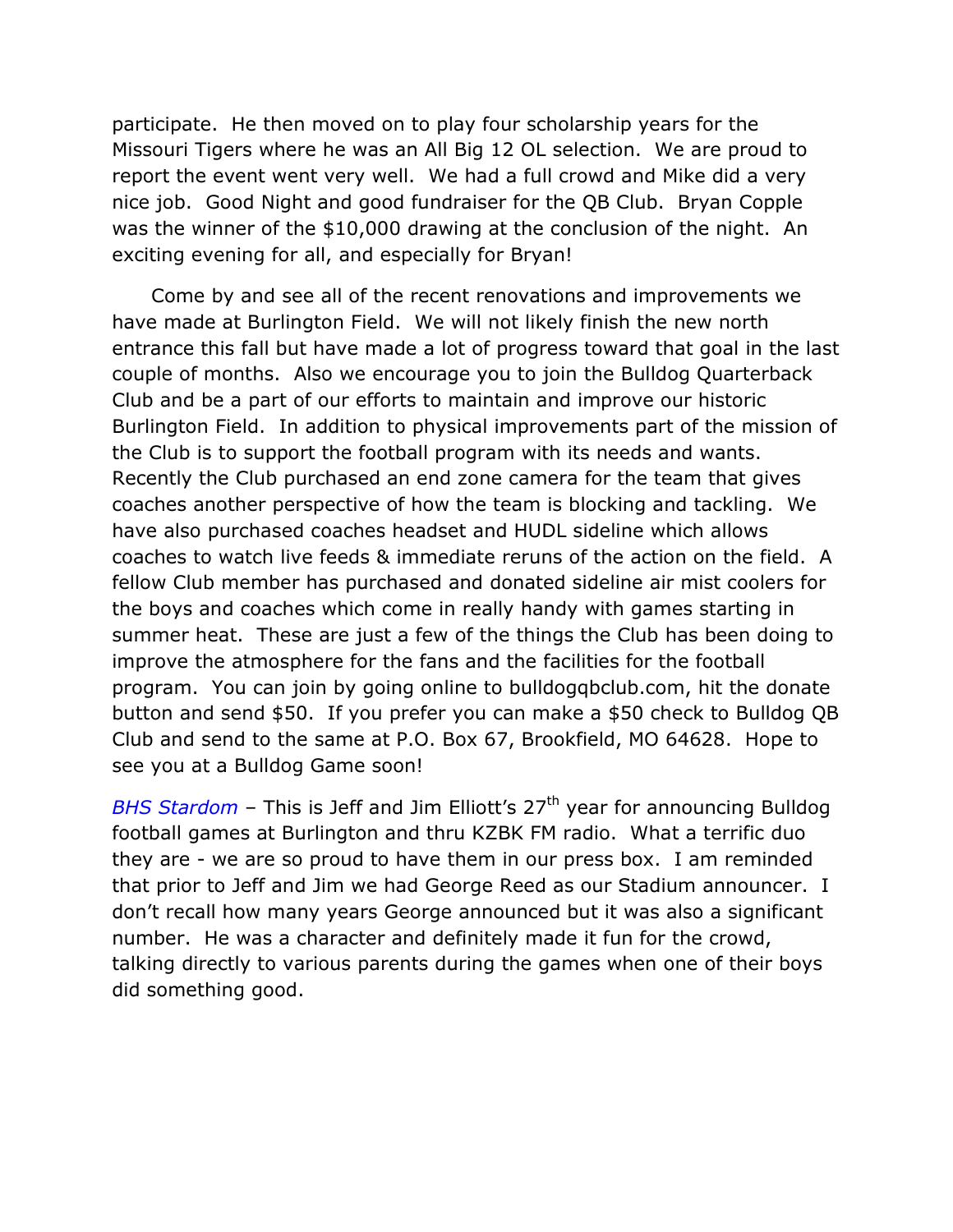Back Home Where It Belongs! - After three disappointing years of having to leave the Bell in Marceline the Bulldog were ready for the Tigers this year. The game was played at Burlington Field on Sept.  $13<sup>th</sup>$ . The Bulldogs basically controlled the game from the outset taking a 14 -0 lead with a few minutes remaining in the first half. Marceline was once again stuffed and chose to try a trick play/halfback pass. Unfortunately the Bulldogs were so focused on stopping the run and the Tiger's star player that they fell for the fake and left a receiver wide open for a touchdown. Halftime score was 14- 7. The second half was similar to the first but the Tigers were finally able to generate a little more offense driving deep into Bulldog territory only to fumble the ball into the endzone where a Bulldog covered it. The remainder of the game was back and forth and came down to a final second Marceline Hail Mary pass that was covered well by Brookfield, however our defenders tipped the ball up instead of down and it fell into a Tiger receivers hands. He immediately broke toward the endzone but was was stopped short at the 10 yard line. Game over! Another exciting Bell Game – one for the record books! Our year has been a tough one so far with close losses to both Palmyra and Monroe City. Two weeks ago we took it on the chin from Centralia but got back in the win column this past Friday night in our Homecoming Game against the Highland Cougars, winning the game big 33- 0. The Dogs travel to Macon this Friday night to take on a 3-3 Tiger team. I like our chances despite dealing with numerous injured Bulldog starters. Plenty of young talent headed our way at the Jr. High and JV level. Also our current varsity includes several sophomores and Juniors. We can look forward to some very competitive teams over the next several years! Still plenty of schedule left - hope to see you at Burlington on Friday nights very soon.

Grand River Welding Institute – Congratulations to owner/President Eric Adams for an amazing start of his Brookfield welding school. The company has now expanded twice, doubling their training capacity and their number of students. We were told during a recent Leadership Tour that the school has 300 plus applicants. Looks like the school will be moving to three shifts to take care of the growing enrollment. Eric recently purchased the old Brookfield Pines motel and refurbished it for apartments for his out of town students. Other facilities in town are being used for housing purposes as well. It is great to drive by the school every morning and see the parking lot full of student vehicles! Another positive about Eric is his immediate involvement in community activities. A terrific addition to our community!